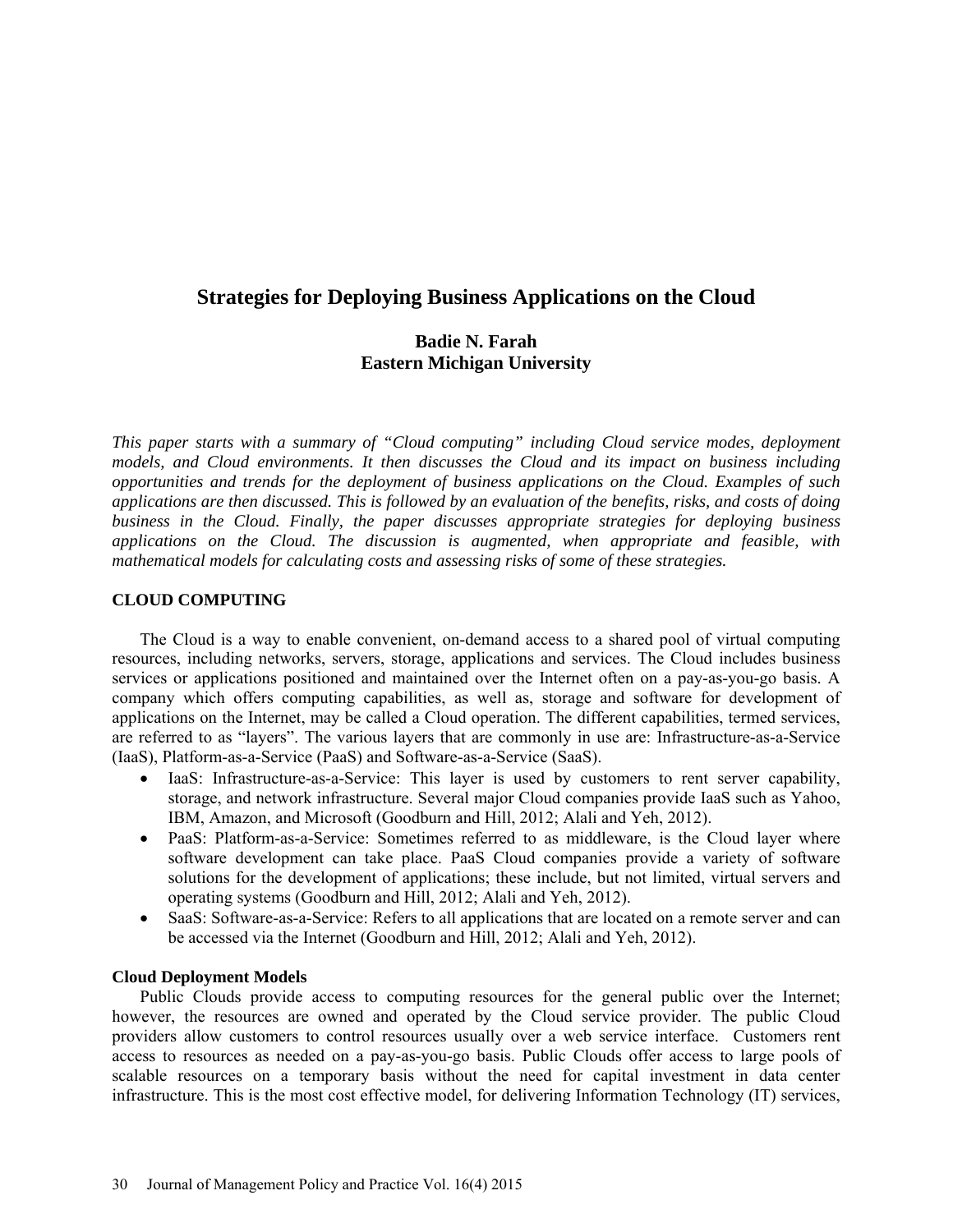for a business because they only acquire the computing resources they need and all the services are delivered with consistent availability, manageability, and security. However, this model provides less control and monitoring for the business. Public Cloud tends to cost the least and be less complex than the other Cloud models.

Private Clouds give users immediate access to computing resources hosted within an organization's infrastructure and the resources are only for that organization's use. Users control and scale resources from the private Cloud and from a web service interface, much like a public Cloud. The private Cloud is deployed within the organization's existing data center with the organization's own firewall. This means the private Cloud is subject to the organization's physical, electronic, and security measures which means there is a higher degree of security over sensitive data. This model provides the business the ability to enforce their standards with respect to data storage and security. Private clouds tend to be the most complex and costly among the various models.

A community Cloud contains features of the public and private Cloud models. The community Cloud is shared by several organizations, supporting a specific community. In the community Cloud model, rules are established and agreed upon by the various vendors. In order to be successful there must be cooperation between suppliers, providers, and users. This model is most suitable for businesses that have common set of needs and customers. The businesses can combine and share their computing resources. This leads to eliminating duplication of same resources thus reducing the cost of computing (Goodburn and Hill, 2012; Alali and Yeh, 2012).

# **THE CLOUD AND BUSINESS**

The Cloud is becoming increasingly important to corporate strategy and overall business models. Many businesses already use Cloud computing. If they use email, that's a form of Cloud computing. If the company has a Facebook page, that's also Cloud computing. If they share videos on YouTube, that's Cloud computing as well. There is a lot of information and discussion about the Cloud and its impact on IT. There is less information on the impact that the Cloud is beginning to have on business. The virtualization of technology means virtualization of business applications, services, and processes. Overall this can result in complete virtualization of an organization. This change has had a large impact on business models and core drivers of competitive differentiation.

The Cloud allows larger organizations to move away from managing their own IT resources to focusing their attention on other important resources, financial and human; on their production, service, and marketing. Cloud computing also opens the door for smaller organizations to compete on almost equal footing with larger organizations since they no longer need to build extensive IT infrastructure. The Cloud is also impacting value chains, allowing companies to react more effectively to customer demand. Also, Cloud networks are growing, linking companies into single, virtual organizations.

Cloud computing requires, as with any transformational shift, that technical and operational hurdles need to be considered and addressed. Issues such as data storage and security, privacy and other technical and managerial issues must be carefully examined, and the right balance between cost, benefit, and risks associated with deployment of business applications must be achieved. As organizations seek to expand and look for new growth avenues, they should definitely consider the opportunities that Cloud computing offers (Goodburn and Hill, 2012).

Cloud computing provides businesses an easier way to deploy IT solutions or to combine the various residing technologies on the Cloud to respond to changing market business environment. Cloud environments are replete with applications built to meet specific needs, and many of these applications can be integrated to meet new requirements of businesses.

The Cloud is also a home to many applications that companies can "try before they buy," letting them be more aggressive and experimental in trying IT applications for solving their business problems (Goodburn and Hill, 2012).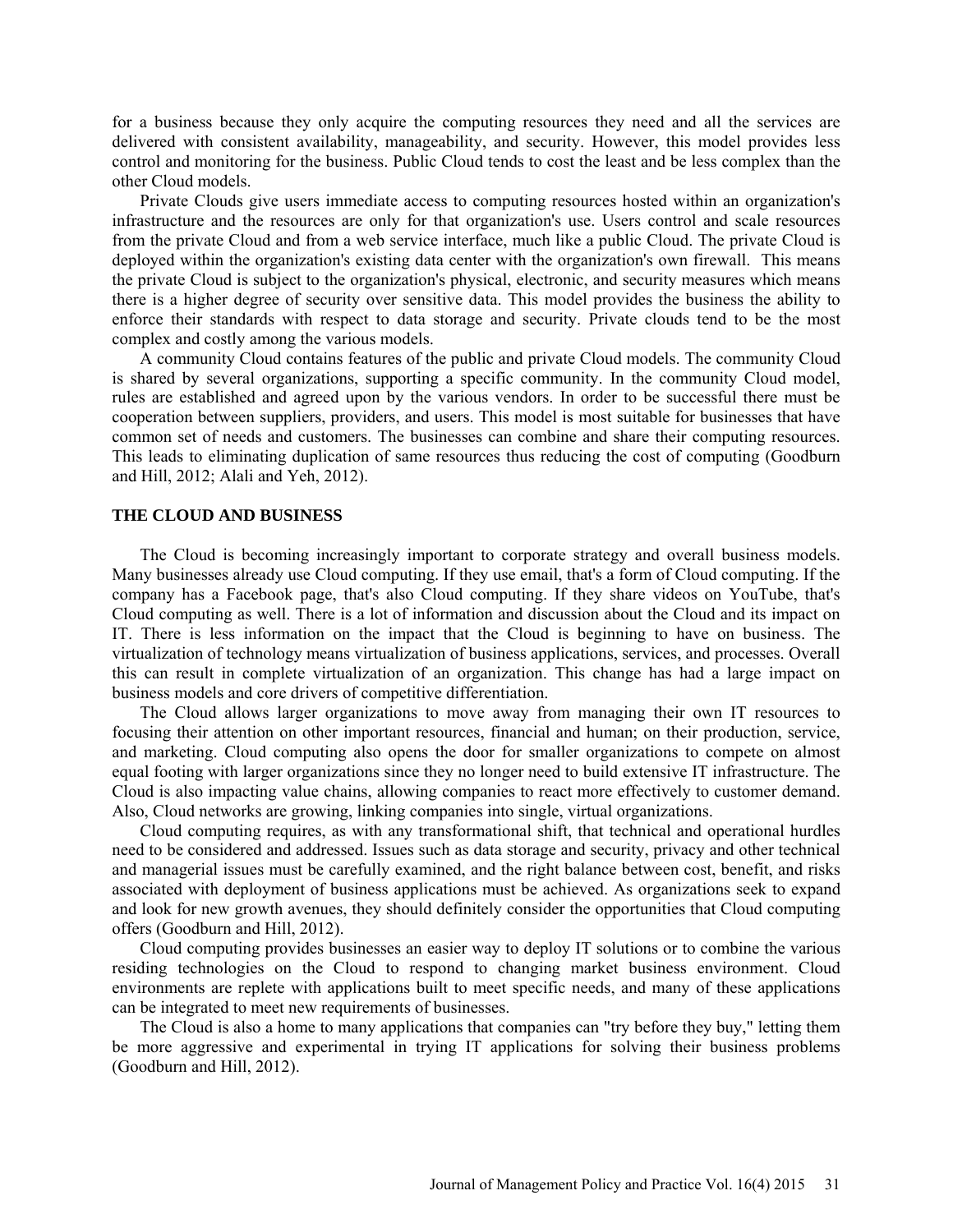#### **OPPORTUNITIES THE CLOUD PRESENTS TO BUSINESS**

By deploying applications on the Cloud businesses can increase speed to market of their products or services. This is due to reducing wait time on processing of information, a common value chain issue. With less wait time, companies can reduce product development life cycle times and change key processes, especially in the areas like planning, production, and marketing.

Cloud computing platforms make it possible for organizations to collaborate and share ideas and experiences with others in the Cloud community. This way, businesses can benefit from each other by sharing ideas about certain IT solutions to business problems, experiences in terms of performance and capabilities, resources both hardware and software, and benefits in the Cloud.

The Cloud can reduce IT costs and often changes how IT services are funded. IT expenses often become operational expenses (subscription base, pay as you go) and are no longer capital expenses. This move from capital expenditures to operational expenditures can have an impact on procurement and purchasing of the IT department.

Also, The Cloud has been an effective tool for gaining greater efficiency in applications ranging from email to photo storage to Web hosting. Many users of the Cloud computing services have already realized the benefits from this enhanced efficiency (Goodburn and Hill, 2012).

### **TRENDS AND SURVEYS**

Many businesses are not shying away from the Cloud. A survey conducted in 2011 by Fran Foo showed that 50% of local companies plan to implement the Cloud computing platform. The industries surveyed included construction, manufacturing, retail, health, utilities and transport.

Also, out of the 255 technology decision makers who participated in the survey, half said their organization had plans to deploy their data and applications on the Cloud. Of this 22% preferred a private Cloud, 15% a public Cloud, and the remaining 13% said their companies would develop private Clouds with back-office systems that consisted of virtualization software. The last 50% did not have any plans to start into Cloud computing (Foo, 2011).

Information technology decision makers representing a cross section of organizations including education, government, and finance sectors also took part in the January 2011 study. The results showed that almost 74% of respondents said they did not believe virtualization improved the security of mobile devices connected to the enterprise network; 47% said they would not use virtualization in a mobile environment, while 31% said they would consider it in the future. Only 8% had a virtualized mobile environment (Foo, 2011).

#### **INFORMATION TECHNOLOGY APPLICATIONS**

Beyond the Cloud platforms and environments, the applications are the things that companies use to help them with different areas of their business. Applications can do everything from managing corporate finances, to assisting in the hiring and firing of employees, to processing customer orders. Cloud applications can be beneficial for essentially everyone in the business organization. Below is a summary of many IT applications in the Cloud.

Acumatica offers Cloud ERP software that gives companies a browser access to applications and documents. This is an example of SaaS or as a license purchase that can be hosted in the Cloud. Acumatica' application allows customers to streamline their distribution business including sales, inventory, shipping, invoicing, customer support and more. With no per-user fees and no software to install, companies can involve the entire organization including individuals in different offices and warehouses. Customized workflows allow users to maintain existing business processes or modify them based on availability of real-time reports and dashboards (Hickey, 2012).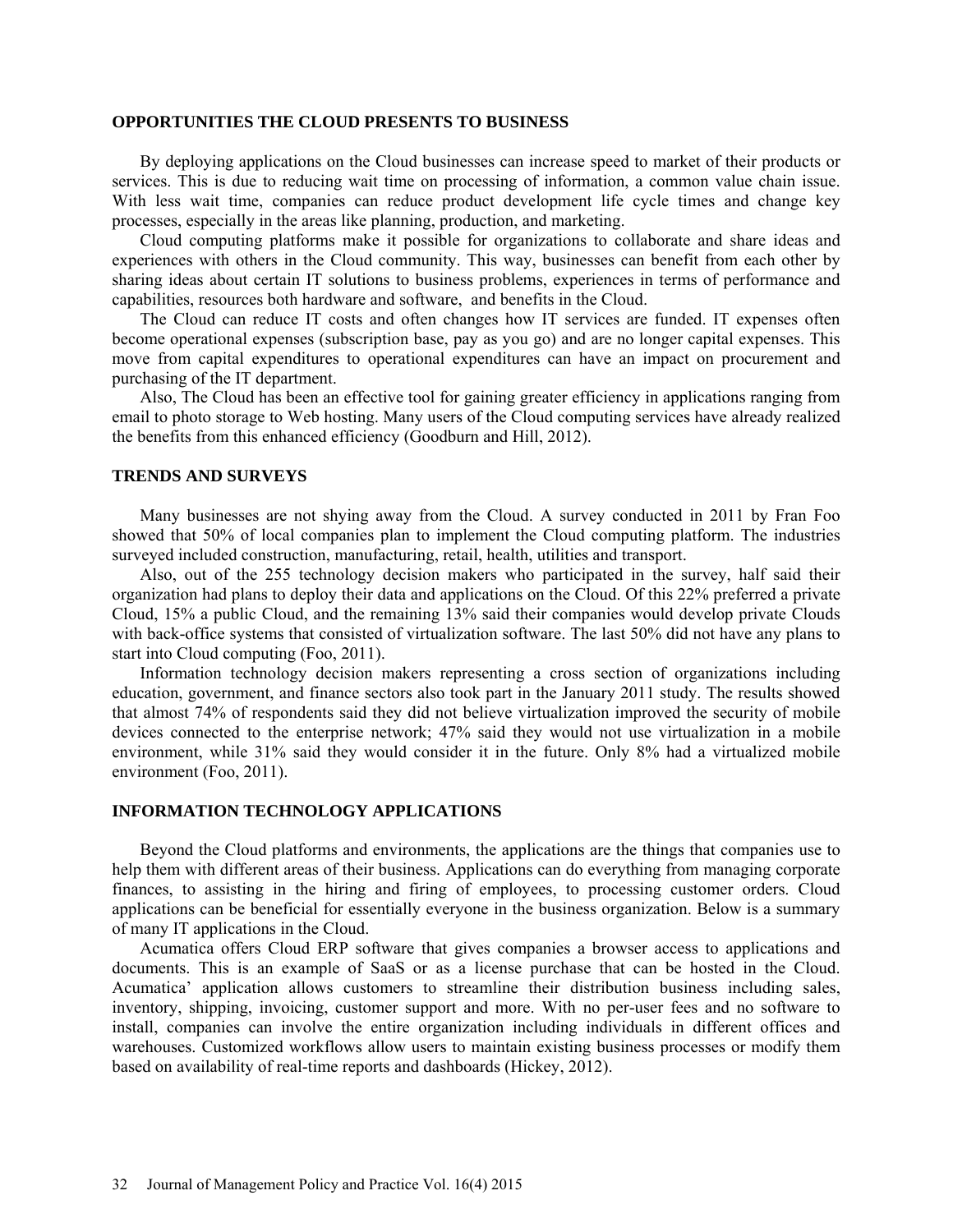Citrix ShareFile allows companies to create a custom-branded, password-protected space where they can exchange business files with clients securely. They can send large files by email, conduct a secure file transfer, and set up a collaboration space for project files (Hickey, 2012).

Cloud Cruiser delivers financial management solutions for Cloud service providers and enterprises migrating to the Cloud. For service providers, Cloud Cruiser helps automate multi-tenant Cloud billing. For companies they provide cost transparency, proactive cost controls, and chargeback across hybrid IT computing environments. Cloud Cruiser helps remove Cloud waste with its software that detects where cash is being used in the Cloud (Hickey, 2012).

Intacct offers a Cloud financial management system that includes built-in report libraries, best practices and industry expertise, and adaptable applications that can be customized for business processes. Features include; customizable workflows, fields, forms, documents, reports, and dashboards. This allows companies to eliminate the need for businesses to support their own financial management software, hardware, backup and disaster recovery (Hickey, 2012).

Intuit also offers accounting and finance solutions. Intuit is best known for Quick-Books. They moved away from their software-based roots and started offering Cloud based applications. Their SaaS offerings, connect customers to online products, such as TurboTax Online or QuickBooks Online. They also have PaaS applications that connect companies to each other, enabling them to share information and collaborate to solve problems (Hickey, 2012).

Microsoft created the Office 365 Cloud productivity suite. Companies can access Office virtually anywhere, across devices, so everyone in the business has the freedom and flexibility. They offer tools that make communicating with team members and customers easier. This also allows companies to reduce IT overhead and stop managing servers. Office 365 offers simplified administration, anti-malware and anti-spam protection, and a 99.9% uptime (Hickey, 2012).

NetSuite delivers accounting/Enterprise Resource Planning (ERP), Customer Relationship Management (CRM), Professional Services Automation (PSA) and Ecommerce in a single, integrated software solution. This allows companies to speed up business process, like order management and procurement. Upgrades are automated which reduces IT costs, and companies and employees can access the applications from any web browser or mobile device (Hickey, 2012).

Open Stack is a Cloud operating system that controls large pools of computer, storage, and networking resources that gives administrators control. This application, like many others is easy to use and offers advanced security features for highly regulated environments (Hickey, 2012).

Salesforce.com started with Cloud CRM and has since expanded. They offer many applications that can help businesses grow. Sales Cloud is a CRM application, Service Cloud is a customer service application, and Marketing Cloud is a Marketing application. Sales Cloud Log calls, allows companies to respond to leads and work with opportunities. Employees can collaborate with their team members from anywhere. With Service Cloud, companies can manage all of their customer service cases in one location, accessible to employees and users. Marketing Cloud is a Tool for listening, publishing and advertising on social media. This application allows companies to listen to their customers and advertise to reach new audiences (Hickey, 2012).

SOASTA offers a Cloud-based application that companies can use to test Cloud and web applications. The SOASTA Platform is an integrated testing platform created to test web and mobile apps. The platform uses the Cloud to affordably configure, deploy, and manage performance tests of any size. Its CloudTest uses Cloud resources for load-and performance-testing and simulates traffic hitting a site or app to see how it holds up (Hickey, 2012).

Taleo offers a Cloud-based, talent-management platform. Its features help companies with talent acquisition, performance and compensation management. The Cloud service collects relevant talent information throughout the employee's entire lifecycle, allowing HR personnel to control talent information to make improved performance and business decisions (Hickey, 2012).

Wyse offers Cloud Client Computing. It offers Cloud PC solutions with management, desktop virtualization and Cloud software to support desktops, laptops and mobile devices. Wyse has a Mobile Cloud Business Unit that offers the Wyse PocketCloud. The mobile Cloud app allows users to access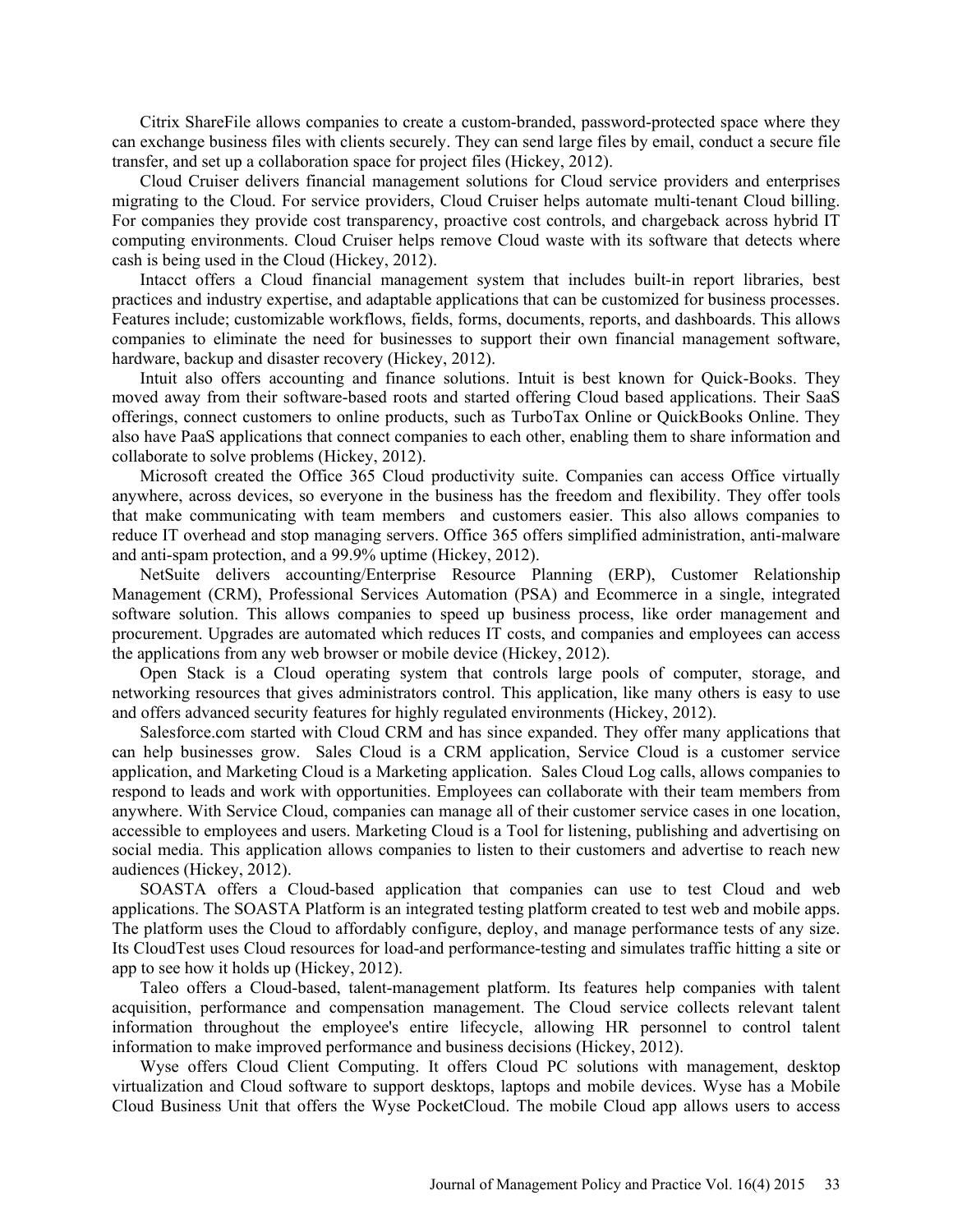their desktop on OS or Android devices. It delivers the security, reliability, and user experience with low energy usage and total cost of ownership (Hickey, 2012).

Zoho.com offers a wide-ranging set of business, productivity, and collaboration applications. Customers use Zoho Applications to run their business processes, manage their information and be more productive without expensive or outdated hardware or software. To date, Zoho.com has launched online applications ranging from CRM to Mail, Office Suite, Project Management, Invoicing, Web conferencing and more (Hickey, 2012).

With the availability of such a wide array of offering of Cloud computing applications, it is necessary that a business entertaining the placement of some or all of its IT needs on the Cloud, to choose wisely among these competing companies. In the following sections of this paper we will recommend strategies for choosing where to place a given service.

# **BENEFITS AND RISKS**

The idea of Cloud computing in business may sound great and easy to implement. But like all new technology that is being introduced into a business, which already has a system and method in place, it has many benefits as well as risks. It is important to analyze the benefits and risks when deciding whether, or not, to implement Cloud computing. Even though Cloud computing can be seen as a way to improve a business, not all businesses are the same. Therefore, cost/benefit analysis based on the Total Cost of Ownership is essential for the successful deployment of applications on the Cloud.

#### **Benefits**

Cloud computing can provide a number of benefits. According to Alali and Yeh, one of the main drivers of corporate interest in Cloud computing is the reduction in capital investments (Alali and Yeh, 2012). The Cloud provides a variety of ready solutions. Furthermore, the Cloud allows the customer to combine solutions, when needed, in response to changing conditions. Also, due to the way Cloud services are set-up, companies can "try before they buy" which can result in better business decisions. The following are strategies that a business can employ to try services before they subscribe to them.

# *Strategies for "Try before You Buy"*

One strategy is to find all the Cloud services providers who support the "try before you buy" policy. Tabulate their policies and compare and contrast these policies among providers. As a result, this analysis might lead to a clear picture as to which provider (or providers) the business want to try. Metrics should be established to measure the performance of these providers with respect to the applications that are tried. The business, at the end of the try period, will have a solid measure(s) of which provider to engage for the service of their applications.

Another strategy is to deploy business applications simultaneously on more than one "try before you buy" Cloud provider; compare and contrast the measurement results and decide on which provider to contract for hosting the data and applications.

Metrics may include, but not limited to, Total Cost of Ownership calculations, cost of individual transaction, time to execute a transaction, cost of securing data, cost of unavailability of data, cost of unavailability of applications, cost of recovering data, and cost of recovering applications. It might be advisable in certain circumstances to combine some or all of these measures in a function emphasizing the relative values of these metrics. Some mathematical models are introduced in this section and the following sections to solidify this discussion.

The Total Cost of Ownership (**TCO**) is a well-established model for estimating the cost of owning, operating, and maintaining an application or a database.

Let **TCO (i)** be the Total Cost of Ownership of an application (or database) i on the Cloud. This cost can be negotiated with the Cloud service provider. **TCO (i)** may be compared to the Total Cost of Ownership of the same application or database on the enterprise data center. As a result, the enterprise will know the most effective way of operating the application or the database. Furthermore, the enterprise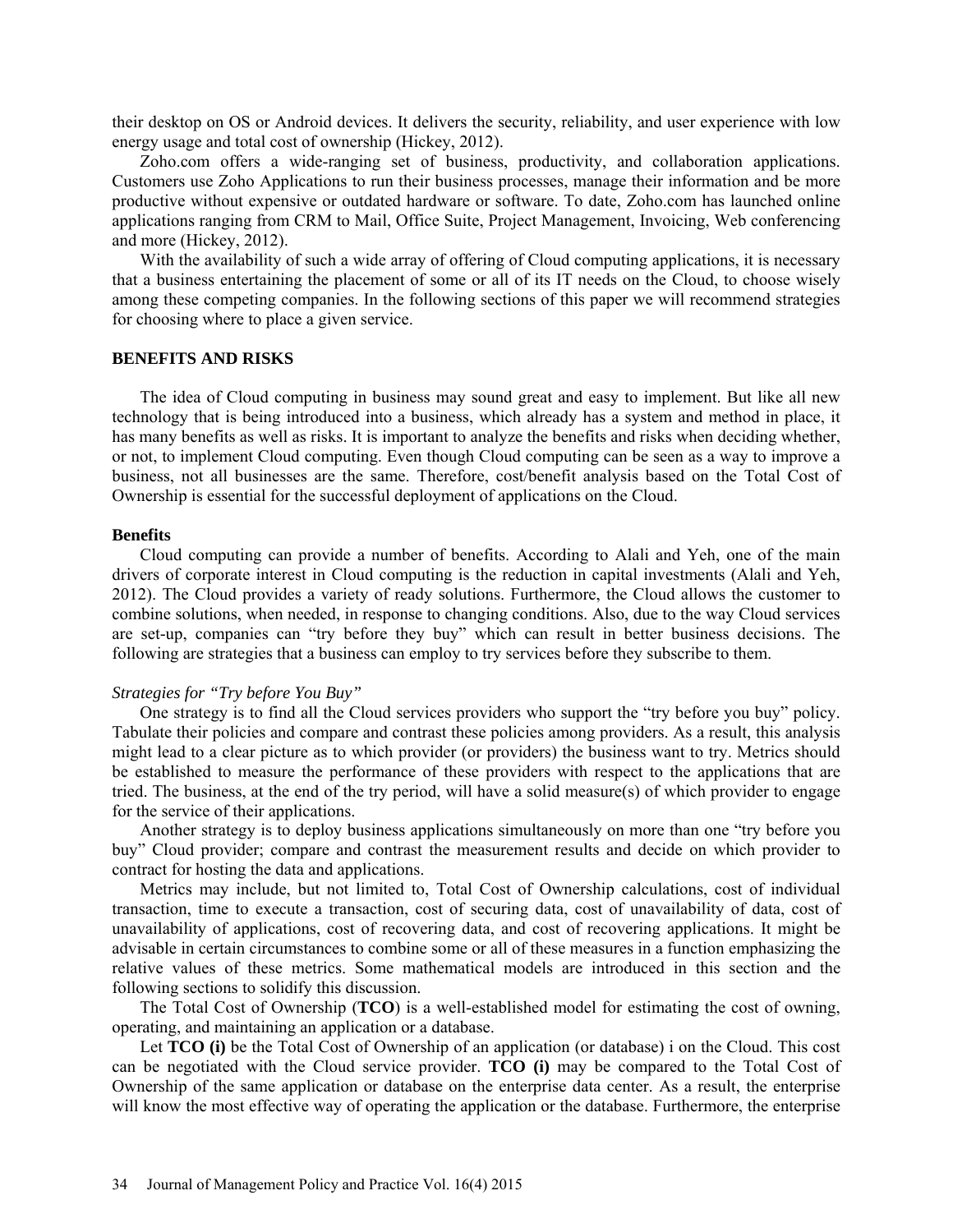may aggregate the **TCO (i) for all i** to produce a Total Cost of Ownership of its Information Technology needs on the Cloud. This cost is represented by the formula:

### **TCO = ∑ TCO (i) for all i (1)**

**If this**  $TCO\ge$  **the cost of operating the enterprise data center, then it is more beneficial to continue to** operate the data center. Otherwise, the Cloud is the way.

#### *Strategies for Using the Cloud to Share Ideas across the Enterprise*

The Cloud also provides almost instantaneous information, reducing or eliminating information wait time, which is a problem in many value chains. With reduced waiting times, companies can reduce product development cycle times.

In public Clouds, platforms make it possible for companies to take advantage of sharing ideas, and development of new ideas with other members of the Cloud community. This way, everyone benefits from advances made by others in the Cloud community.

One strategy a business might follow to benefit from sharing information, about the Cloud and its providers, with other businesses is to join interest groups that deal with the Cloud. Another strategy is for the business to start an interest group for a specific deployment that has not been addressed by current interest groups. Either way, the business will benefit by sharing, in the experience of other users, and discussing the specific problems they face for a possible solution.

A third strategy is to blog about problems the business might have, and thusly, engage the Cloud community in promulgating possible solutions. Selecting a particular strategy over the others depends on the resources, human and know how, that are available to such a company.

### *Strategies for Cost Sharing*

Lastly, the Cloud can be a very cost effective option for some organizations. The pay-per-use model offered by Cloud computing providers makes it very affordable for smaller organizations (large organizations too). Some organizations might share a Cloud with their vendors and suppliers, which reduce costs for both.

Even though the Cloud could be a source of cost savings to a business for deploying its IT applications and data, the cost still might be prohibitive. Cost sharing might be the way out of this dilemma. Cost sharing might take one of several forms. Cost sharing among vendors, cost sharing among suppliers, cost sharing among collaborators, and even cost sharing among competitors.

The cost sharing model may take a variety of forms depending on who owns the application and/or the data. One form is pay-per-use, another is to share the cost of the application and data, and yet another is bartering where one firm provides for the cost of application and say another provides for the cost of collecting and maintain the data.

#### **Real-Life Examples of Cloud Benefits**

Many organizations have taken advantage of Cloud operating environments, changing the way their technology is structured, used and administered. In the article, *The Cloud transforms business*, written by Goodburn and Hill (Goodburn and Hill, 2012), real-life examples of how businesses and organizations can benefit from the Cloud are given:

- A large American city decided to shift 34,000 employees from its operated email system to Google's Cloud-based email system, resulting in a cut in the city's operating expenses.
- The U.S. Federal Government launched a Cloud computing website where agencies can shop for Cloud services.
- Two retailers have piloted Cloud-based applications to connect to their suppliers. The retailers have recognized significant (50 percent) inventory reductions, as well as, a 30-percent reduction in out-of-stock.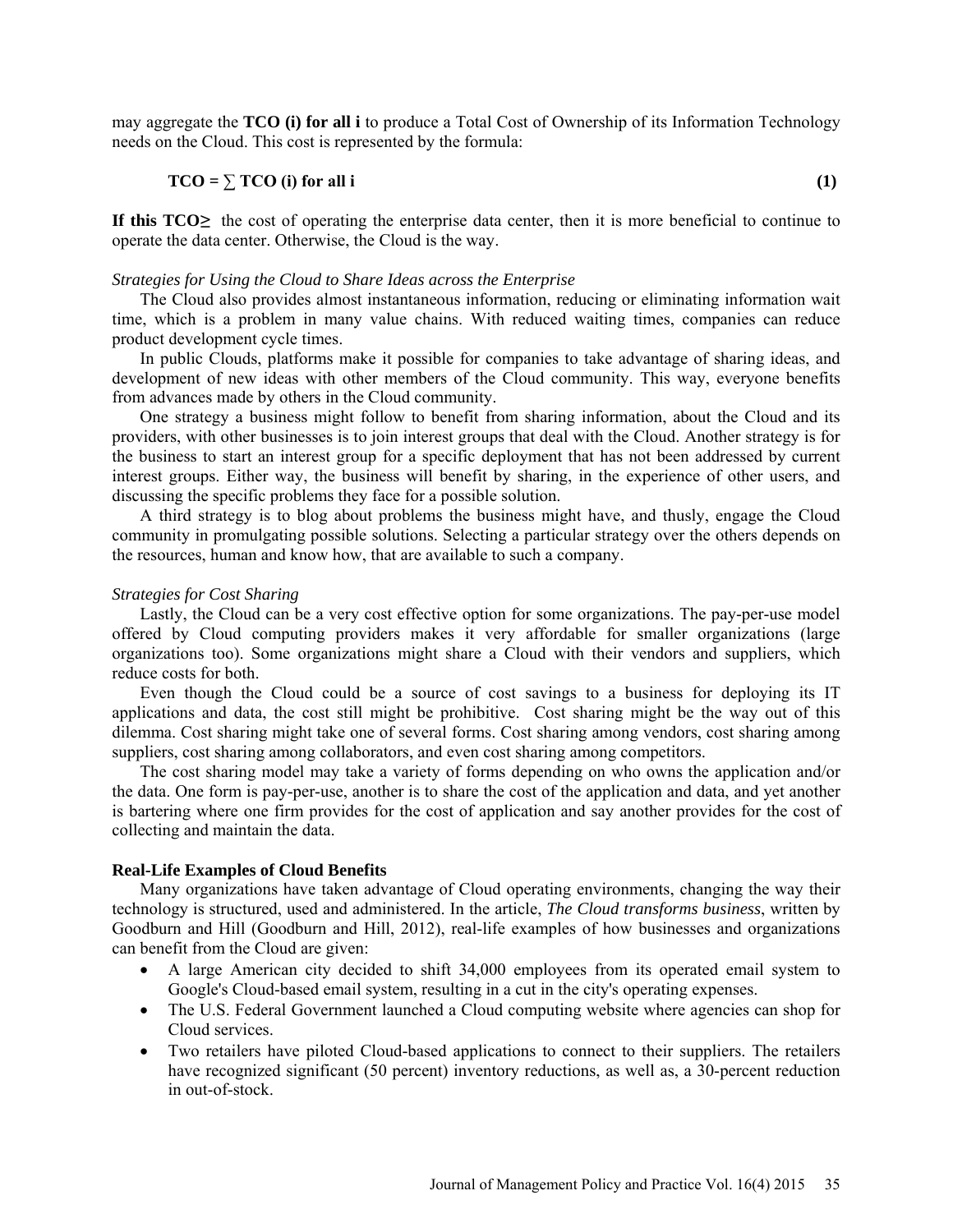• A large technology company decided for a Cloud supply chain platform to connect to its suppliers and was able to achieve its goals in a relatively short period of time. In addition, the Cloud platform helped reduce the overhead by 50 percent, and improved replenishment turn around by more than 50 percent (Goodburn and Hill, 2012).

# **Risks**

One of the biggest risks or concerns with the Cloud is storage of sensitive data. The company usually places many controls over the physical and logical data that is stored inside its data center. However, when the data is moved to the Cloud the company loses these controls. The Cloud provider maintains their own hiring practices, human resources processes, and access control procedures. When data is offsite, data can become a target or susceptible to attack. Also, since data is traveling from the organization to the Cloud, it makes it easier to be intercepted. Technology is always improving so there are better ways to encrypt data, but hacking skills of individuals is also improving (Prakash, 2011).

# *Strategies for Dealing with Data Storage Risk*

After sources of uncertainty have been identified and assessed, all techniques to manage the uncertainty fall into one or more of the following categories:

- Avoidance: This implies not performing the activity associated with the uncertainty.
- Reduction: This involves employing methods that reduces the uncertainty. In the case of deploying applications on the cloud, uncertainty reduction may be achieved by deploying these applications incrementally. Outsourcing could be considered a form of uncertainty reduction if the developer can demonstrate a higher technical capability than the originator of the application.
- Transfer: This involves buying insurance where the damages from uncertainty could be compensated for by the insurance provider.
- Retention: This involves accepting the uncertainty and budgeting for it.

The following are some precautions that could be exercised by a Cloud adopter.

- A Cloud client should determine if the data is suitable to be put on the Cloud. Performing cost/ benefit analysis will definitely help in the process of classifying which data should be considered as a candidate for the Cloud.
- A Cloud client should find a Cloud provider that does security assessments to determine whether the application or the data is ready for the Cloud.
- A Cloud client may start with non-sensitive and less valuable data on the Cloud. This is an important first step until appropriate measures are considered and implemented to reduce the uncertainty that the Cloud introduce into applications and their data.
- A Cloud client may evaluate service provider agreements to determine how the Cloud provider secures data. This evaluation is detrimental in choosing a Cloud provider since it reduces the uncertainty for the client.
- A Cloud client should also insist on transparency of the Cloud provider so that they understand what's happening underneath the virtual Cloud infrastructure. This also goes a great way in reducing the uncertainty about the client's data on the Cloud (HP, 2010).
- The Cloud service providers may (and do) keep operations over multiple sites which are located in different countries. These countries have different laws governing data and computation and may for some reason confiscate data, data storage sites, and computing operations at any time and without notice. Therefore, the customer may be subjected to risks that were not taken into calculations. To deal with such a situation, the customer may include in the service contract its right to extract its data (and save on external storage devices) from the service provider sites at any time and for any reason it deems necessary.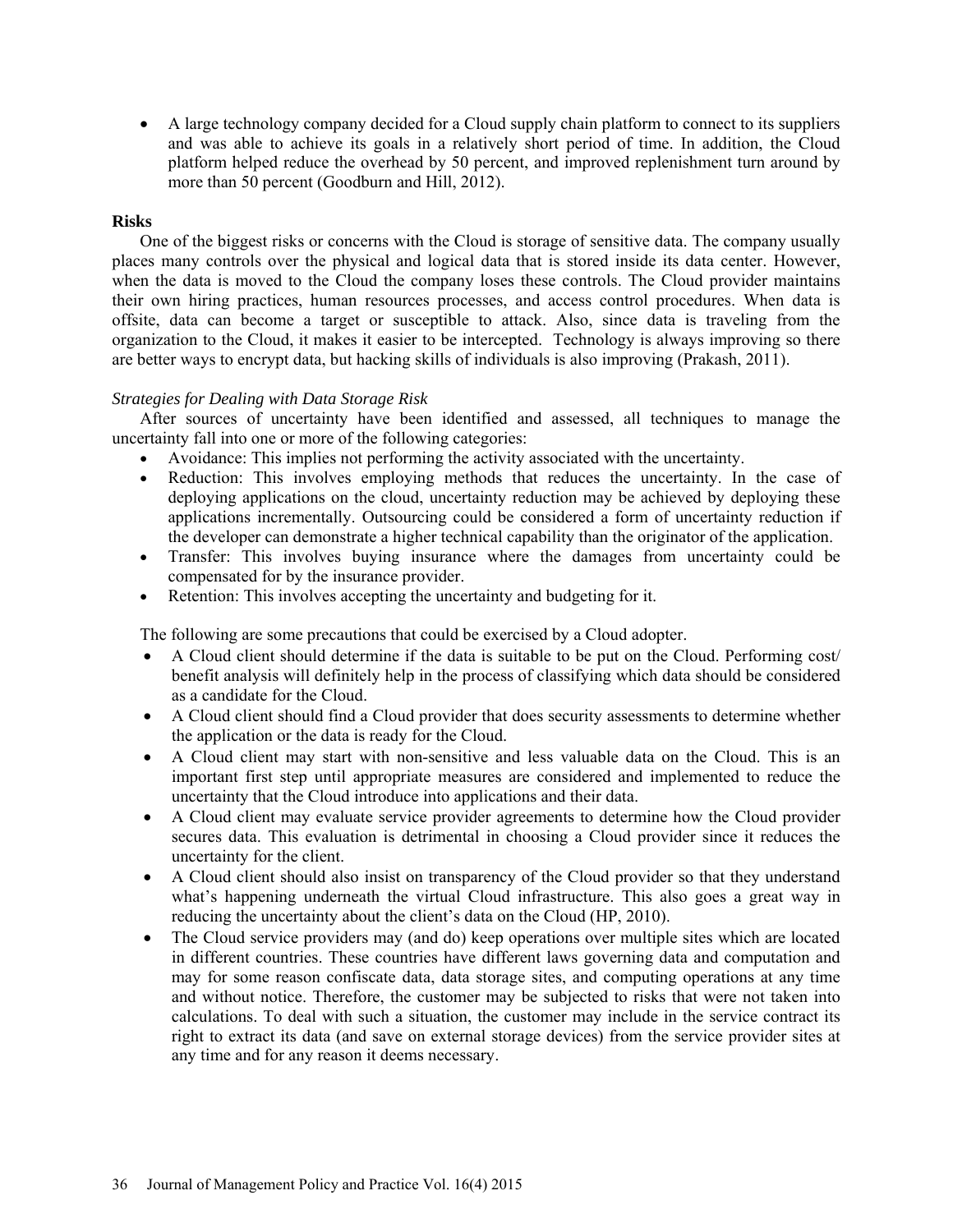Some or all of the above precautions may be instituted as policies and/or procedures for farming data and applications to the Cloud. A careful draft of and adherence to these policies and procedures will go a long way to reducing or eliminating some of these uncertainties (Farah, 2013).

Another risk or concern is data availability. Cloud computing is dependent on the Internet. If the Internet connection is lost, or one of the Cloud service provider's components malfunctions, access to the Cloud could be interrupted. This could occur in the middle of a task or transaction, resulting in the action being delayed or lost entirely if time sensitive (Prakash, 2011).

#### *Strategies for Improving up Time and Availability*

One strategy to deal with up time and availability is for the business to acquire redundancy of service, may be at the same provider or at a competing provider. Such redundancy of service may be available at a high cost for the business. A reduction of such cost might be possible if the redundant service is at the same provider. The business needs to make such decisions based on cost/benefit analysis where some applications might not need such a protection while others that are essential for the operation of the business need this type of protection. It is like buying an insurance policy where the cost of the policy must be balanced with the value of the insured asset.

The following is a mathematical model for assessing the cost of unavailability of applications versus the cost insuring such applications.

Let **CA (i)** be the cost of unavailability of application i. Let **CIA (i)** be the cost of insurance of application i. The net cost **NT (i)** for insuring application i is:

$$
NT(i) = CIA(i) - CA(i)
$$
 (2)

**If NT (i)**  $\geq 0$ **, then you are paying more to insure the application than it is worth its unavailability. In** other words, you will be better of waiting for application i to become available when the provider fixes the problem. **If NT (i) < 0**, then you are better off buying the insurance coverage to insure the continuous operability of application i. In the aggregate, the above model becomes:

Net cost for unavailability of all applications is:

$$
NT = \sum [CIA (i) - CA (i)] for all i
$$
 (3)

**If NT**  $\geq 0$ , then the enterprise is paying more to insure the applications than the aggregate cost of their unavailability. In other words, it pays off for the enterprise to wait for any and all applications to become available after periods of unavailability. **If NT < 0**, then you are better off buying the insurance coverage to insure the continuous operability of all applications.

Regulatory compliance is also a risk or concern. Companies and their auditors are still responsible for assessing the security and control of service providers; more in section 7.

Lastly, data loss is also a risk with the Cloud. Data on the Cloud is almost always stored in an encrypted form to guarantee its security. However, when data is corrupted it is much more difficult to recover the original data its encrypted form (Prakash, 2011).

#### *Strategies to Overcome Corrupted Data Recovery*

To overcome delays in corrupted data recovery in terms of timeliness and accuracy, the business may build redundancy in their Cloud operation. This redundancy is better implemented at a different Cloud services provider just in case one provider has problems with their storage and security. A major issue is cost; and in particular who is responsible for the recovery cost, the Cloud operator or the business. This issue is better stipulated and resolved in the service contract between the Cloud operator and the business. A mathematical model for the cost of data recovery and insurance against data corruption is as follows.

Let **CD (i)** be the cost of loss, or corruption, of database i. Let **CID (i)** be the cost of insuring database i against loss or corruption of the same database. The net cost **NT (i)** of loss or corruption of database **i** is: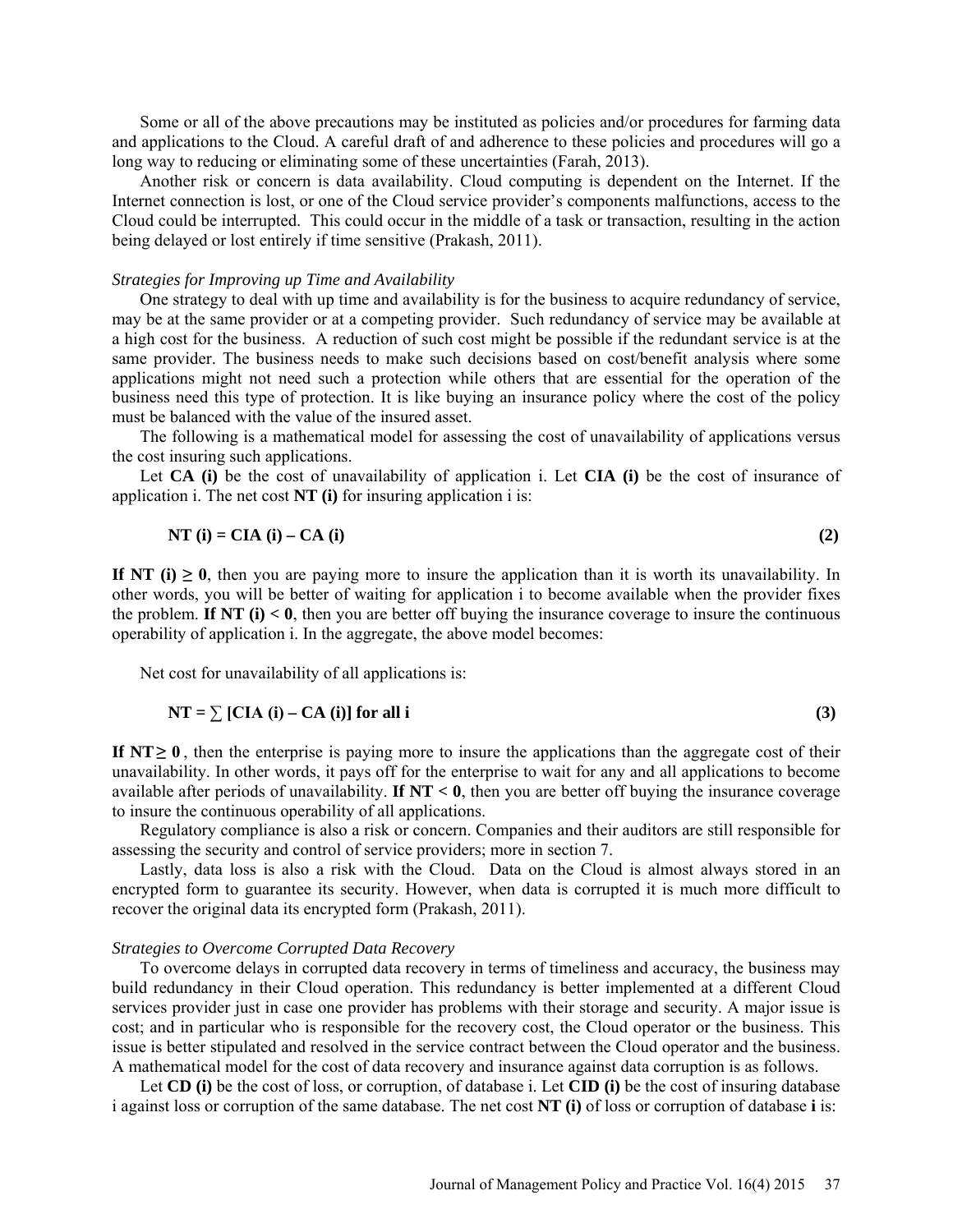#### **NT** (i) = **CD** (i) – **CID** (i) (4)

**If NT (i) < 0**, then the cost of insuring database i is greater than the value of loss or corruption of database i. In other words, the enterprise is better off waiting for the rebuilding, rather than paying to insure, the database. **If NT** (i)  $\geq 0$  then you are better off buying the insurance coverage to insure the continuous operability of application i.

In the aggregate, the net cost (**NT**) of insuring the databases of the enterprise against data loss and corruption on the Cloud is:

$$
NT = \sum [CD (i) - CID (i)] for all i
$$
 (5)

**If NT < 0**, then the enterprise is better off not insuring the databases, and rebuilding the databases as they fail. However, **if NT**  $\geq$  0, then some form of insurance against loss of databases is beneficial.

### **AUDIT RISKS AND REGULATORY CONCERNS**

Outsourcing data and applications to the Cloud results in major difficulties for auditors whose job is to assess the controls of a company over its functions (Nicolaou, 2011). Auditors may not be allowed to audit applications and data on the Cloud even though it is necessary to discharge their duties. This is definitely the case of data and applications residing on a public Cloud. Auditing on a public Cloud might disrupt the service and compromise the security of other companies' data and applications that are residing on the same public Cloud infrastructure (Ryan 2011). In addition, the legal jurisdiction of the data is a major issue facing auditors. When data is placed on the Cloud, the Cloud service company decides where the data will physically reside. This could be in a foreign country where the laws add another layer of restrictions on the auditors' access, confidentiality, and security of the data.

Even before Cloud computing, the AICPA had rules about auditing vendors and service providers that clients had outsourced functions to. SAS 70 is a standard that allows vendors or service providers to obtain an independent audit, and issue one report that can be shared with all the companies that use them for service. Recently, effective June 15, 2011, a new Statement on Standards for Attestation Engagements (SSAE) 15 was issued. This standard replaces SAS 70, to keep pace with global international accounting standards. SSAE 16 standard is assisting service auditors in providing a broader range of options for reporting (Nicolaou, 2011).

The Cloud also has important federal tax implications. The actual location of a company's information and the servers is important. The exact flow of a transaction or, information, need to closely be kept track of to determine the government entities that have taxing authority over the information and/or the transaction. Along with federal tax, there are also state tax implications. For the state and local taxes, it is up to the Cloud service providers to understand their sales and use tax collection responsibilities. If the service provider fails to do this, these issues could subject the businesses to significant sales/use tax liabilities (Goodburn and Hill, 2012).

#### **Strategies for Facilitating Audit on the Cloud**

One strategy to facilitate auditing on the Cloud is to provide for such a responsibility in the service contract between the provider and the business. Penalties or cost of non-compliance with federal and state rules could be delineated in the contract. In addition, the business may insist on examining the service provider audit capabilities. Or, the business might insist on signing with service providers who are certified, by outside IT auditing firms, as meeting federal and state rules.

# **COST OF DOING BUSINESS IN THE CLOUD**

Most companies will agree that the Cloud offers many tangible benefits. Many companies are struggling to find ways to cut costs. Cloud computing can be a great cost saving alternative. Cloud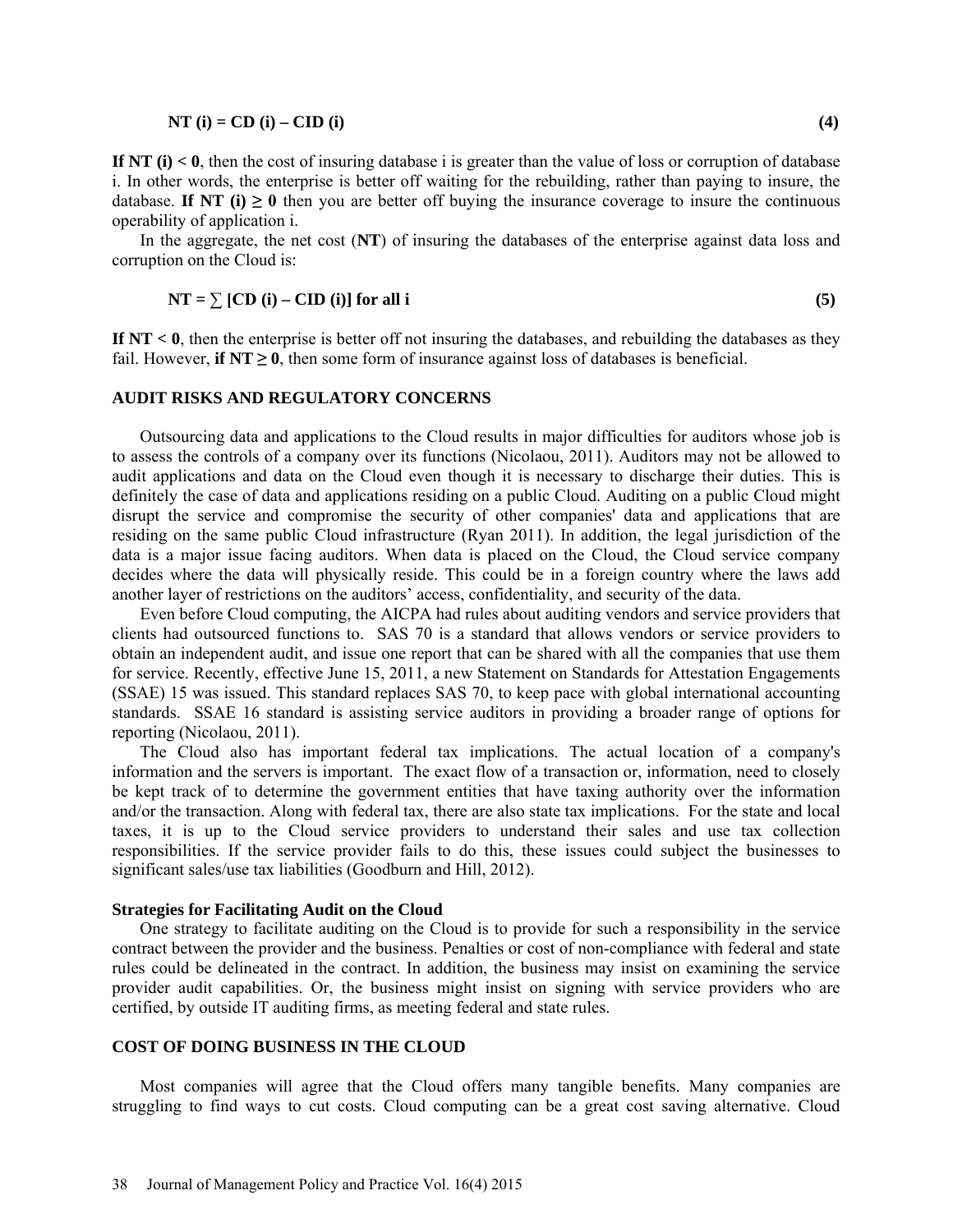operators like Google, Microsoft, IBM and many others provide today's companies with a large range of services as a major cost saving alternative to the traditional data center and IT department. However, moving to the Cloud can also cause unforeseen added costs.

# **Cost of Moving Data**

Cloud providers might charge an upload or download fee. Even though the workload for the data move might be reduced in the future, the labor costs will go up at first. Companies usually have to scale up their staff size to help with the added workload from the move. Also, the amount of data companies have is increasing, as well as, the period of time they are required to keep records. Companies cost will increase when data increases and they will continue to pay as long as they are storing data. This doesn't mean that the Cloud will always be more expensive than storing data internally. Companies need to consider their internal storage and capacity needs and figure out if they can store data more effectively in the Cloud or internally.

#### *Strategies for Dealing with the Cost of Moving Data to the Cloud*

One strategy to deal with the expense of moving data from the business internal IT operation to the Cloud is to include it as a part of the cost of placing the applications on the Cloud. Such a strategy could be implemented in the contract between the operator of the service and the business. In this case, the Cloud service provider is responsible for securely moving the data. The service provider is better equipped to undertake such a responsibility since they deal with the storage and security of data for multiple clients and hence have the essential technology.

Another strategy is for the business to assume such a responsibility for moving the data to reduce the cost of the service contract. This strategy is desirable when either the amount of data is limited or nonexistent, or the data is of a marginal value to the business and can be duplicated in a short period of time.

# **Integrating Apps from Multiple Vendors**

Another unforeseen cost is the cost of integrating apps from multiple vendors. If a company wants to use Cloud computing instead of a traditional software or platform, they must make sure that all its vendors who used the traditional software must also have access to the Cloud. Sometimes, this is not the case. For example, Pacific Coast Building Products wanted to start using Cloud computing so they evaluated several vendors. But the Rancho Cordova, California based provider of goods and services to the construction industry has limited its Cloud usage so far because the economics are not quite there yet according to the CIO.

Two reasons that the integration of apps is so difficult are 1) The difficulty of integrating software from different vendors in the Cloud, and 2) the fact that a single company would incur added costs if it tried to handle the integration on its own.

Without integration, the features and capabilities that are available are in many instances useless. These challenges exist with both small and large applications. With an ERP application, like SAP, putting it in the Cloud means companies would have to give up features or spend a lot of money on integration, with other vendors.

#### *Strategies for Dealing with the Cost of Integration*

One strategy is for the business to subsidies say its suppliers for using the Cloud to access the necessary software. This subsidy could be in amount over and above the cost that the subsidy incurs for using their regular software. In other words, splitting the difference in cost with the subsidiary. Another strategy is to give the business to another supplier which uses the Cloud.

#### **Testing Software**

Testing software can also be costly. Companies should always test the software before migrating to the Cloud. Many companies run into unforeseen expenses that they did not expect, in order to test and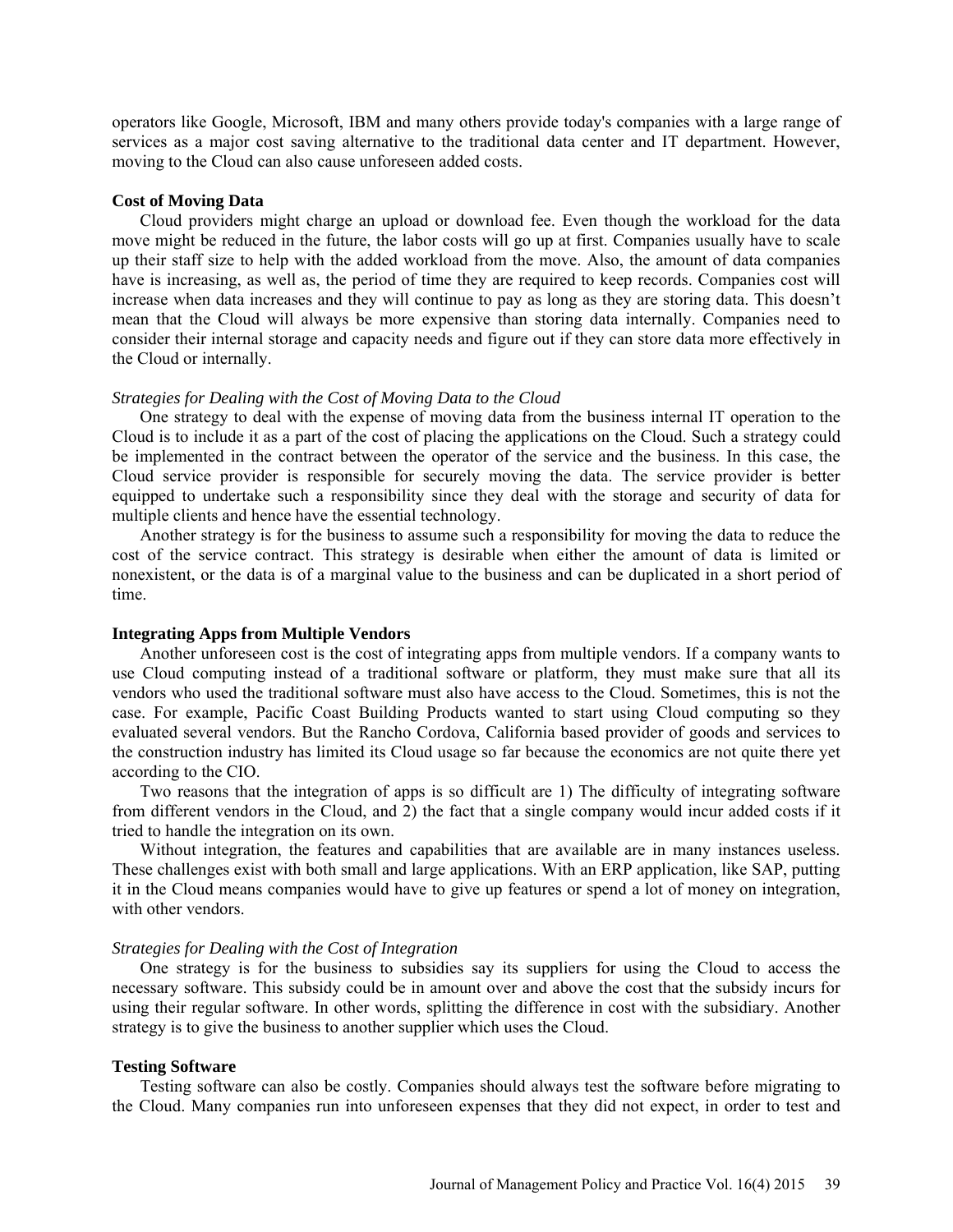debug applications. The cost of such testing can be expensive and time consuming. Sometimes the company needs to modify existing test to accommodate the requirements of the Cloud service providers. Furthermore, the test results may not be as accurate because of the performance of the provider's hardware, software, and Internet connectivity.

#### *Strategies for Reducing the Cost of Testing on the Cloud*

One strategy to reduce the cost of testing on the Cloud is to acquire testing methodologies that other businesses have utilized. When the applications are similar, or the same, such previously used methodologies can be used with little or no modifications. The cost of such strategy can be considerably less than developing tests from scratch. When the business is engaged with interest groups and/or blogging, it can easily find out details of these methodologies and their cost.

## **Rent and Utilities**

There are many costs to hosting a system internally, but these costs are not always paid out of the Information Technology budget. Cloud service providers often charge monthly rent and utilities, which is not something that companies would pay if they were hosting the system internally. Monthly subscription costs can add up, making your annual cost of hosting in the Cloud almost as costly as hosting the system internally (Violino, 2011).

#### *Strategies to Deal with Reducing the Cost of Rents and Utilities on the Cloud*

A strategy for assessing the true impact of the cost of rent and utilities charged by the Cloud provider is to estimate such cost the business incurs at its current operation. In other words, the business should come up with a reasonable estimates of the physical size that the IT operation occupies in office. A ratio of the IT office space to the total office space of the business is then calculated and the ratio multiplied by the rent of the business office place. The result is the current cost of the rent that will be compared to the cost of the rent charged by the Cloud provider. This calculation can take the following form.

Let S represent the total space (measured in square feet) of the enterprise facilities including the space occupied by its IT operation. Let **S (IT)** be the space the IT operation occupies (measured in square feet). Let  **be the total rent (in dollars) that the enterprise pays for all its facilities including the IT operation** facilities. The portion of rent of the IT operation facilities **R (IT)** is:

# $R(T) = R * [S(T)/S]$  (6)

In a similar fashion, the IT utilities portion could be estimated. For more accurate estimates of utilities used by the IT function, electrical, gas, and water meters might be installed if such accuracy is desired. These cost are then accumulated and compared to the utilities charged by the Cloud provider. Let **U (IT)** be the utilities attributed to the internal IT operation.

At this stage the business has some concrete estimates to base its analysis with respect to the cost of rent and utilities. Total cost of Rent and Utilities of the internal IT is then:

$$
RU = R (IT) + U (IT)
$$
 (7)

If the cost charged by the Cloud provider is less than or equal to **RU**, then the cost of rent and utilities is not a major decision variable to the business. Otherwise, and depending on the magnitude of the difference, the business might consider the cost of rent and utilities of the Cloud provider to be a major decision variable that might necessitate a further search for another Cloud provider or keeping the current IT operation as it stands.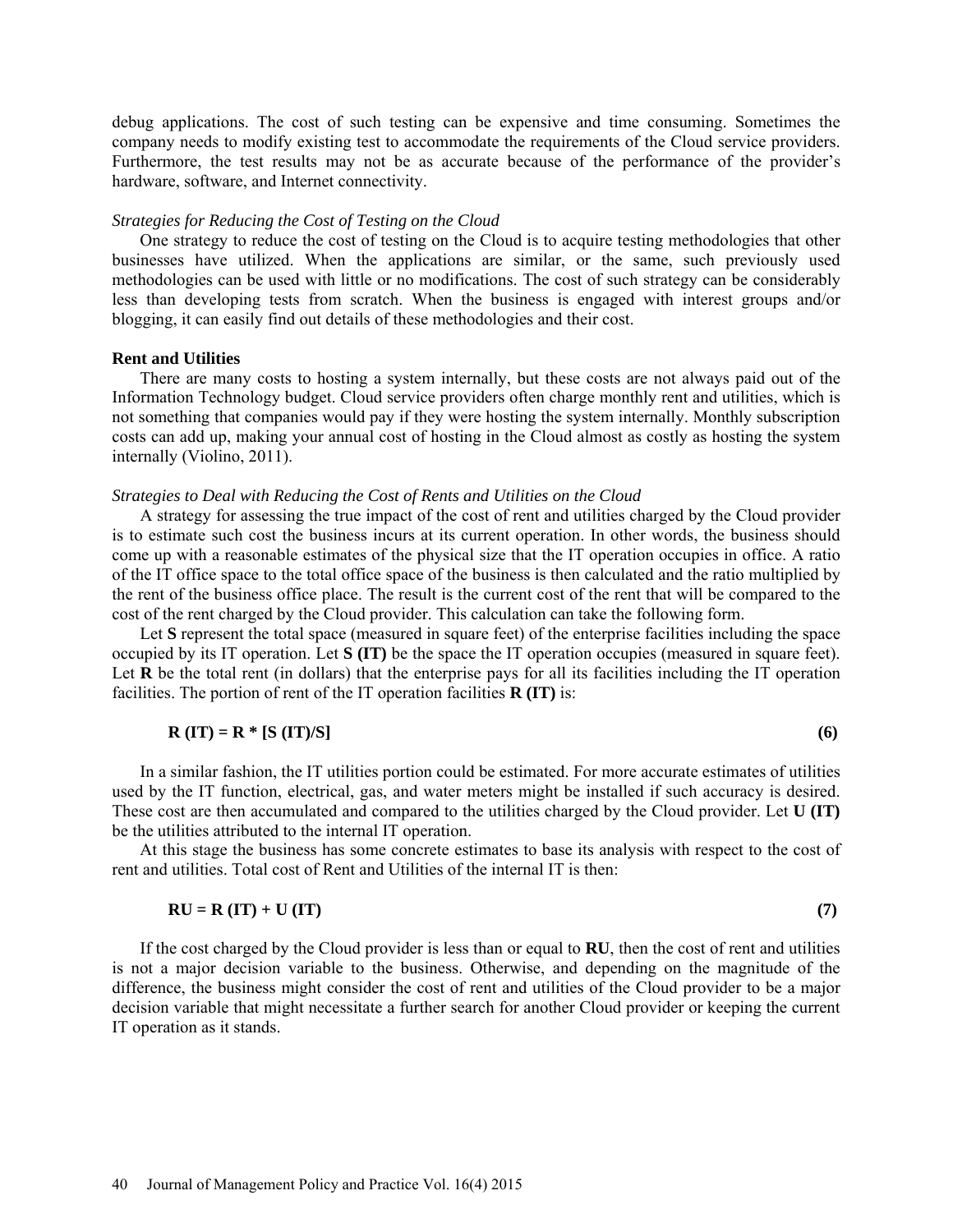#### **SUMMARY AND CONCLUSION**

The Cloud is increasingly becoming important to corporate strategy and overall business models. Cloud services' market is expected to grow and Cloud computing, as a platform for business IT needs, is on an increasing trend. Beyond the Cloud platforms and environments, the applications are the things that companies use to help them with different areas of their business. Applications can do everything from managing corporate finances, to assisting in the hiring and firing of employees, to processing a customer order. Cloud applications can be beneficial for essentially everyone in the business organization. As the Cloud has gained popularity, security quickly became a major concern. Both the customers and accountants and auditors reacted to security concerns. Auditors and accountants now play a major role in assessing the security and control of Cloud service providers.

To take advantage of opportunities and survive in fast growing markets, companies need to build an operational structure that is cost effective and scalable. Of course, it is important to first evaluate the benefits and risks and decide if the Cloud is the appropriate platform for the business need. As with any change to the IT strategy, determining whether Cloud computing is right for a business requires an extensive look to evaluate whether Cloud computing will support the business and organizational strategies. An organization considering the Cloud as a computing platform should assess its viability with respect to security, level of service, availability, and capability among other factors. When an organization has sufficient controls over its data and applications, the Cloud could provide a viable IT solution to an organization with a reasonable cost and technical knowhow. That is not the solution to every organization. Therefore, it is essential that a cost/benefit study is conducted before any commitment is made to migrate to the Cloud.

### **REFERENCES**

Alali, F. A., & Yeh, C. (2012). Cloud computing: Overview and risk analysis. *Journal of Information Systems, 26(2), 13-33*. [Online] Available: [http://ezproxy.emich.edu/login?url=http://search.proquest.com/docview/1271951848?accountid=](http://ezproxy.emich.edu/login?url=http://search.proquest.com/docview/1271951848?accountid=10650)

[10650](http://ezproxy.emich.edu/login?url=http://search.proquest.com/docview/1271951848?accountid=10650) 

- Farah, Badie (2013). A Model for Assessing Uncertainty on the Cloud. *Journal of Management Policy and Practices, 14(6), 19-24*.
- Foo, Fran. (2011). Big business embracing Cloud computing. *The Australian*. [Online] Available: [http://go.galegroup.com.ezproxy.emich.edu/ps/i.do?id=GALE%7CA254241651&v=2.1&u=lom\\_](http://go.galegroup.com.ezproxy.emich.edu/ps/i.do?id=GALE%7CA254241651&v=2.1&u=lom_emichu&it=r&p=STND&sw=w) [emichu&it=r&p=STND&sw=w](http://go.galegroup.com.ezproxy.emich.edu/ps/i.do?id=GALE%7CA254241651&v=2.1&u=lom_emichu&it=r&p=STND&sw=w)
- GSA. What are the Deployment Models? [Online] Available: [http://info.apps.gov/content/what-are](http://info.apps.gov/content/what-are-deployment-models)[deployment-models](http://info.apps.gov/content/what-are-deployment-models)
- Goodburn, Mark A., and Steve Hill. (2012) The Cloud transforms business. *Financial Executive Dec. 2010: 34+.* Academic OneFile. Web. 22 July 2013.
- Hickey, A. R., & Whiting, R. (2012). 20 Coolest Cloud applications -- software. CRN, (1319), 28-n/a. [Online] Available: [http://ezproxy.emich.edu/login?url=http://search.proquest.com/docview/940866370?accountid=1](http://ezproxy.emich.edu/login?url=http://search.proquest.com/docview/940866370?accountid=10650) [0650](http://ezproxy.emich.edu/login?url=http://search.proquest.com/docview/940866370?accountid=10650)
- HP (2010). Cloud computing security risks. Retrieved November 17, 2010; [Online] Available: <http://h71028.www7.hp.com/enterprise/us/en/messaging/feature-enterprise-cloud-security.html>

Nicolaou, C. A., Nicolaou, A. I., & Nicolaou, G. D. (2012). Auditing in the Cloud: Challenges and opportunities. *The CPA Journal, 82(1), 66-70*. [Online] Available: [http://ezproxy.emich.edu/login?url=http://search.proquest.com/docview/923404646?accountid=1](http://ezproxy.emich.edu/login?url=http://search.proquest.com/docview/923404646?accountid=10650) [0650](http://ezproxy.emich.edu/login?url=http://search.proquest.com/docview/923404646?accountid=10650) 

Prakash, S. (2011). Risk management: Cloud computing considerations. *CMA Magazine, 85*(2), 40. [Online] Available: